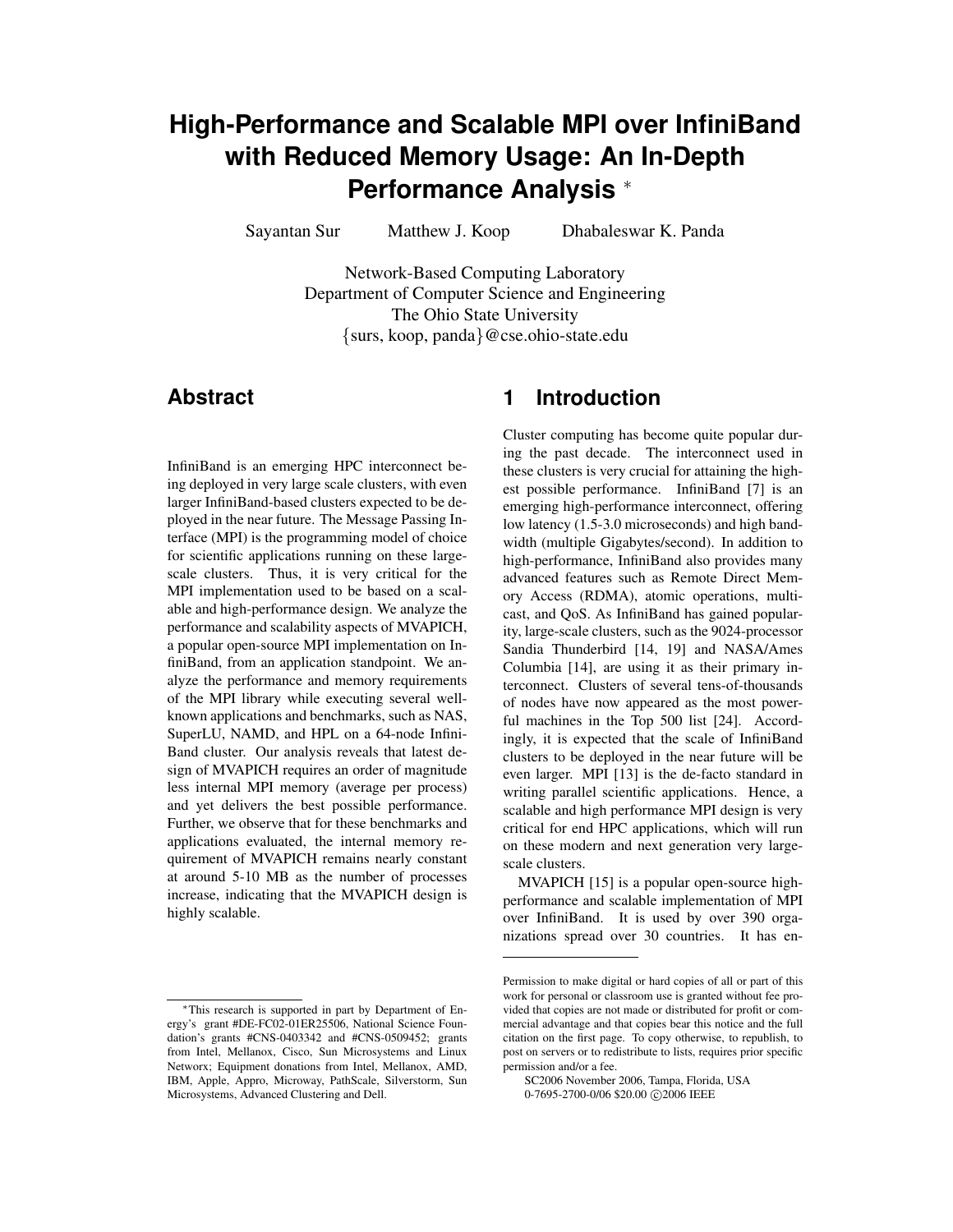abled several clusters, including the Sandia Thunderbird  $[19]$ , to achieve high rankings in the Top 500 list. MVAPICH is also integrated into the OpenIB/Gen2 [17] stack and available with the newly introduced OpenFabrics Enterprise Distribution (OFED) [16] stack. It implements the Abstract Device Interface of MPICH [6] and was derived from MVICH [9].

MVAPICH provides various designs to perform message passing  $[12, 22]$ . Depending upon the requirement of the end MPI application and available InfiniBand hardware, different designs may be chosen by the user. In addition, all these designs are runtime tunable with various parameters. Most of these parameters are "hints" to the MPI library of the user's intentions. These parameters directly affect the performance, memory usage and other characteristics of the MPI library. Using these parameters, the MPI library allocates internal buffers that are used for communication. In addition, depending on the requirements of the application, more memory may be allocated during its actual execution. These communication buffers represent the majority of the memory consumption of the MPI library. Allocating more buffers may allow the library to offer better communication performance. On the other hand, lack of buffers may lead to runtime allocation and management of required memory (which is costly) and hence degradation of end application performance. Thus, the following two questions are of great significance to MPI library designers, cluster system vendors, and the end users:

- 1. Does aggressively reducing communication buffer memory lead to degradation of end application performance?
- 2. How much memory can we expect the MPI library to consume during execution of a typical application, while still providing the best available performance?

To the best of our knowledge, there has been no contemporary study that comprehensively answers these questions. In this paper, we provide answers to the above two questions by analyzing the internal MPI operations during execution of well known MPI applications and benchmarks such as NAS Parallel Benchmarks [2], SuperLU  $[25]$ , NAMD  $[18]$ , and HPL  $[4]$ . Our analysis reveals that for the NAS Benchmarks (Class B), NAMD, and HPL on 64 processes, the latest designs of MVAPICH require less than 5MB of internal memory on average per process and yet deliver the best available performance. For SuperLU, the memory usage increases to 10MB for the evaluated data sets, but still maintains optimal performance and a 5 times reduction in memory usage over older MVAPICH designs.

The rest of the paper is organized as follows: in Section 2 we provide the required background knowledge for this paper. In Section 3 we present our end application analysis of performance as well as the memory requirements by the MPI library for NAS Parallel Benchmarks, SuperLU, NAMD, and HPL. We describe the related work in Section 4. Finally, we conclude and point out future work in Section 5.

# 2 Background

In this section we provide the required background for the work done in this paper. There are two major topics that are relevant: a) the InfiniBand network with its associated features, and b) design of MPI (MVAPICH in particular) protocols and buffer management.

# 2.1 InfiniBand Overview

The InfiniBand Architecture [7] (IBA) defines a switched network fabric for interconnecting compute and I/O nodes. In an InfiniBand network, hosts are connected to the fabric by Host Channel Adapters (HCAs). A queue based model is used in InfiniBand. A Queue Pair (QP) consists of a send queue and a receive queue. Communication operations are described in the Work Queue Requests  $(WQR)$ , or descriptors, and submitted to the work queue. It is a requirement that all communication buffers be posted into receive work queues before any message can be placed into them. In addition, all communication buffers need to be registered (locked in physical memory) before InfiniBand can either send from or receive data into that memory location. This restriction is imposed to ensure that memory is present when HCA accesses the memory. Finally, the completion of WQRs is reported through Completion Queues (CQ).

IBA provides several types of transport services: Reliable Connection (RC), Unreliable Connection (UC), Reliable Datagram (RD), and Unreliable Datagram (RD). RC and UC are connectionoriented and require one QP to be connected to exactly one other OP. On the other hand, RD and UD are connection-less and one QP can be used to communicate with many remote QPs. To the best of our knowledge, the RD transport has not yet been implemented by any InfiniBand vendor.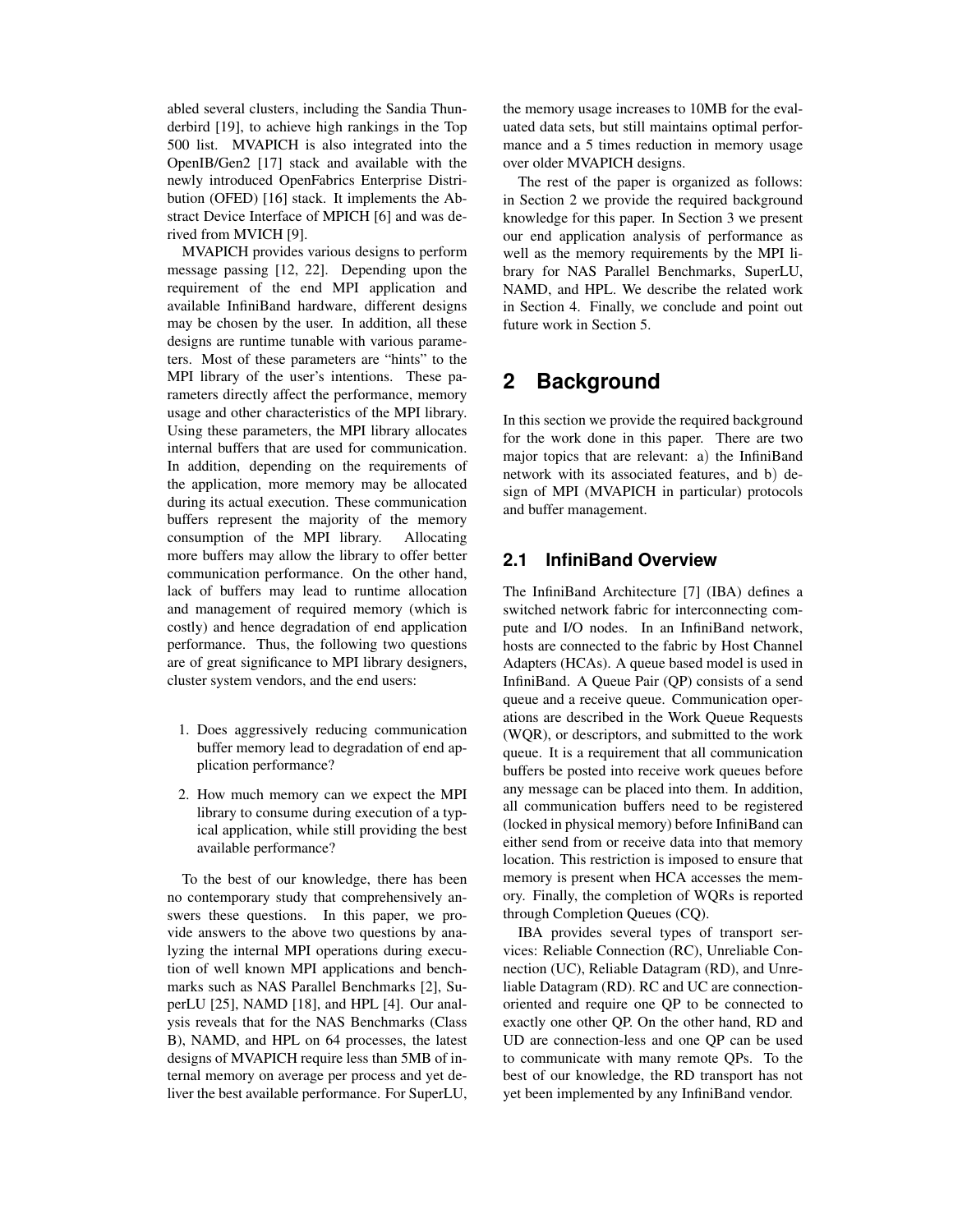On top of these transport services, IBA provides services to upper level software; however, all software services are not defined for all transport types. Figure 1 depicts the particular software services defined for the various transports, as of IBA specification release 1.2. As shown in the figure, the send/receive operations are defined for all classes of transport. For connection-oriented transport, a new type of software service called Shared Receive Queue (SRQ) has been introduced. This allows multiple QPs to be attached to one receive queue even for connection oriented transport. Thus, any remote process that is connected by a QP can send a message that is received in buffers specified in the SRQ.



Figure 1: IBA Transport and Software Services

Apart from the basic send/receive operations. IBA also defines Remote Direct Memory (RDMA) operations. Using this service, applications can directly access memory locations of remote processes. In order to utilize RDMA, the requesting process is required to know the virtual address and a memory access key of the remote process. RDMA operations typically have lower end-to-end latencies, since there is no receiver side software involvement in the critical data flow path. RDMA is supported only on reliable transports, the only exception being RDMA Write is also supported on UC.

In addition to these features, IBA provides a host of other exciting features like hardware multi-cast, QoS, atomic operations. These features are not described here because they are not related to the research direction discussed in the paper. Additional details on these features can be obtained from IBA specification [7].

#### **MVAPICH Design Overview**  $2.2$

MVAPICH [15] is a popular implementation of MPI over InfiniBand. It uses several Infini-Band services like Send/Receive, RDMA-Write,

RDMA-Read, and Shared Receive Queues to provide high-performance and scalability to end MPI applications. There are two major protocols used by MVAPICH. The first is the Eager Protocol, which is used to transfer small messages. The second protocol used is the Rendezvous Protocol, which is used for large messages. In order to avoid buffering large messages inside the MPI library, the Rendezvous protocol negotiates the availability of receive buffer by using control messages. After the negotiation phase, the messages are sent directly to receiver user memory with the use of RDMA. These control messages used by the Rendezvous protocol are small in size and are sent over the Eager protocol. For more information on the design alternatives of the Rendezvous protocol, please refer to [23]. Thus, the Eager protocol can be used for MPI application generated small messages as well as Rendezvous control messages.

The Eager protocol requires the presence of "pre-allocated" communication buffers on both sender and receiver sides, in order to avoid any runtime costs and achieve low latency. The Rendezvous protocol does not require any additional buffer space other than the control messages sent over the Eager protocol. Hence, only the Eager protocol consumes communication memory in a MPI process. In this paper we focus on the requirement and usage of MPI internal buffers; hence, we will describe the Eager protocol in detail.

MVAPICH provides several implementations for the Eager protocol based on different designs and utilizing different InfiniBand features. In addition, these eager protocols can be used and combined to form hybrid protocols with dynamic thresholds. There are three basic protocols: a) based on per-connection Send/Receive model, b) based on RDMA-Write and c) based on Shared Receive queue. Combining two protocols at a time, there can be a total of six protocols, out of which we describe and evaluate three in this paper. We leave out three combinations: Send/Receive  $+$ Shared Receive Queue, since the use of shared resources implies attaching a Queue Pair to a shared queue instead of its per connection receive queue; RDMA-Write only protocol, since it is inherently unscalable due to the lack of flexibility to move communication buffers across connections, and; Send/Receive only protocol, since it is impossible to recall posted buffers to a particular connection, thus leading to inferior scalability. The remaining three protocol combinations are described below: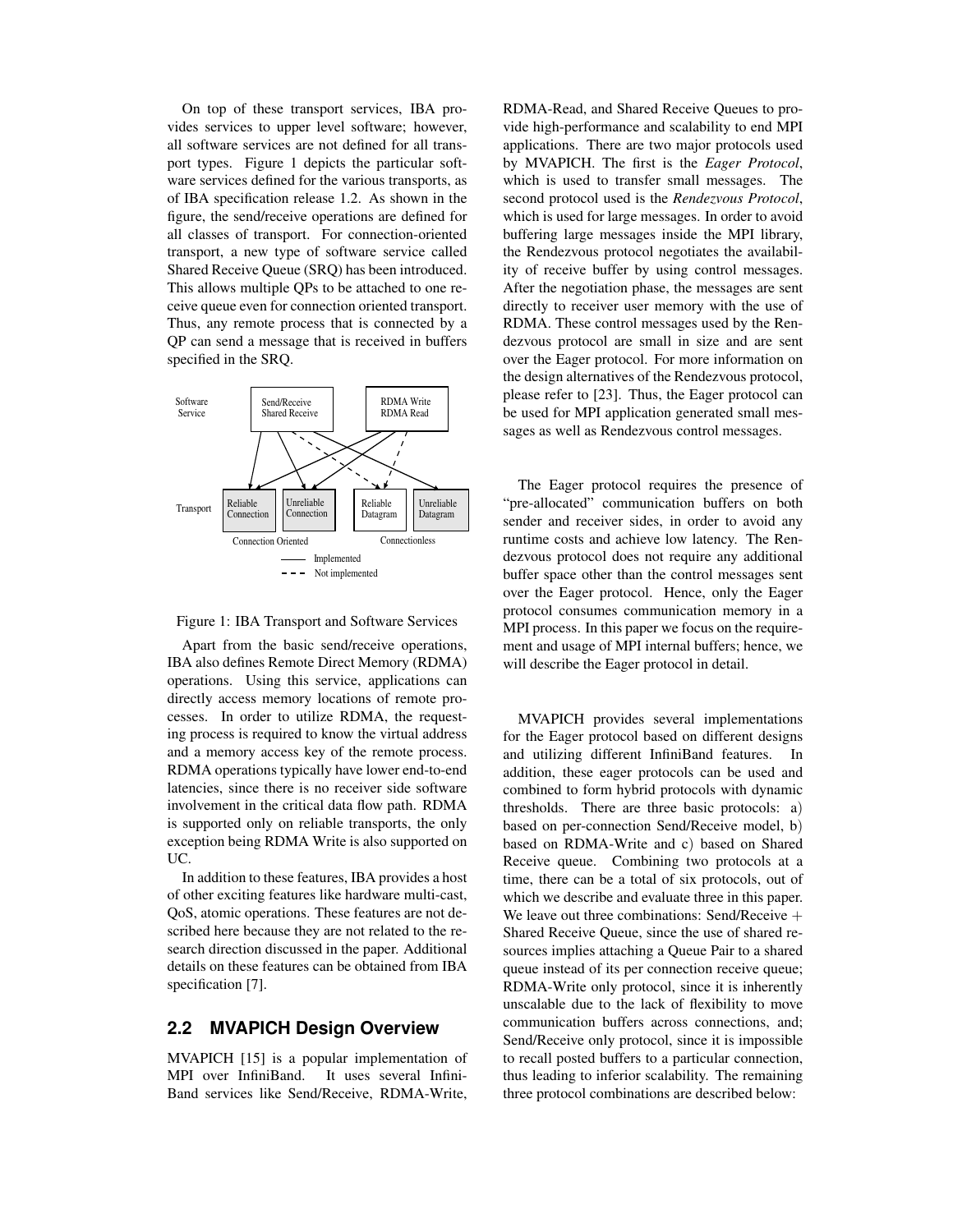

Figure 2: Various Eager Protocol Designs in MVAPICH

### 2.2.1 Adaptive RDMA with Send/Receive **Channel**

The RDMA feature of InfiniBand offers very low latency due to the absence of receiver side software involvement, which is desirable for small messages. The RDMA channel [12] in MVAPICH provides a design by which the RDMA feature can be fully exploited to deliver low latency. The use of RDMA requires that communication buffers be made available for each remote process that may send messages. In order to avoid a memoryscalability problem when there are thousands of remote processes, this channel has an "adaptive" nature (hence the name Adaptive RDMA). RDMA channels are not created until after a threshold of messages (runtime tunable) have been exchanged over the Send/Receive channel. At the time of communication initialization, only a limited number (typically only two or three) of buffers are allocated per remote process. These initial buffers are posted on the InfiniBand Send/Receive channel. Accordingly, all processes initially communicate using the InfiniBand Send/Receive channel semantics. MVAPICH maintains an internal counter of the number of messages exchanged by each pair of processes, and if this count increases beyond some threshold (runtime tunable), buffers are allocated and made available to the remote process over RDMA.

For the sake of brevity, this design will be referred to as ARDMA-SR for the rest of the paper and the connection between a pair of process that uses RDMA for Eager protocol will be called a RDMA Connection. Figure 2(a) illustrates this channel with the dotted lines showing the limited number of buffers for the Send/Receive channel. The bold lines indicate that six of the most frequently communicating processes actually communicate over RDMA. This channel provides reasonably good memory scalability along with the low latency offered by RDMA.

### 2.2.2 A daptive RDMA with SRQ Channel

The Shared Receive Queue (SRQ) is a hardware feature provided by InfiniBand that allows upperlevel software to post receive buffers to only one receive queue. In coming messages from all remote processes in the MPI application can then consume buffers from this queue in a first-come-first-serve (FCFS) basis. This feature allows very efficient sharing of receive buffers across many InfiniBand connections. Thus, reducing the memory requirement by an order of magnitude for MPI applications that execute on very large process counts (up to tens of thousands).

One drawback of the SRQ is that the processes sending messages do not have an accurate picture of the receiver buffer availability. As such, if senders keep injecting packets into the network that do not have any destination buffer available, the performance of the application is degraded. In order to alleviate this situation, we have designed a novel, receiver-driven flow-control mechanism [22]. The receiving MPI process sets a " low-watermark" for the SRQ. When the number of available buffers in that queue drops below this threshold, an interrupt is generated by the HCA, which is caught by the MPI library. If there are more receiver buffers allocated already, then they are posted to the HCA to keep the SRO full; however, if no buffers are available, new ones are allocated and posted to the SRQ to fill it. Figure 3 depicts the triggering of a low-watermark event by a sender and the subsequent filling of the SRQ.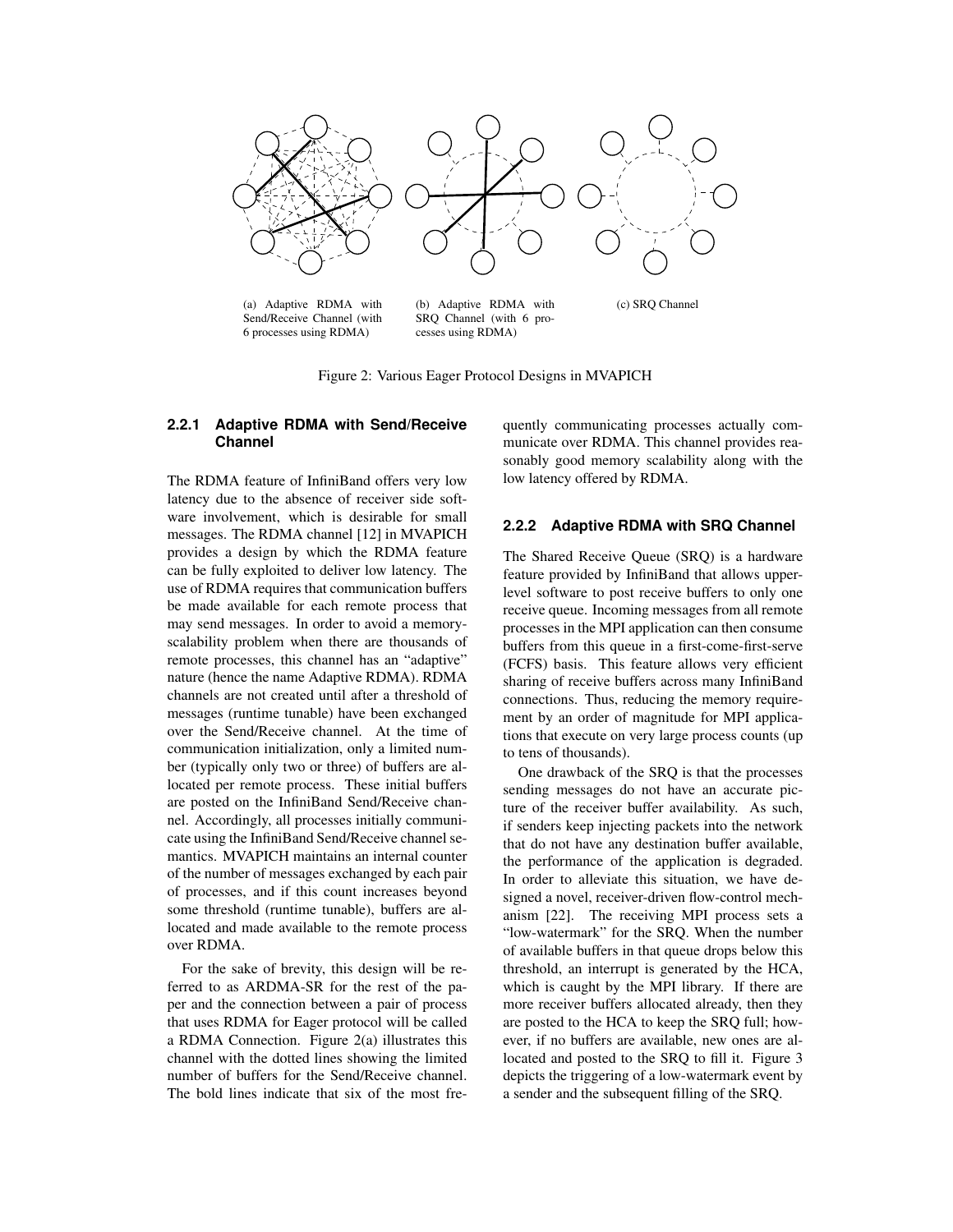During communication initialization, all processes have full SRQs and communicate using these buffers. When a certain number of runtime tunable buffers have been consumed from the SRQ, RDMA buffers are made available for that remote process. Hence, similar to the design described in the previous section, this design also achieves scalable memory usage along with low latency of RDMA. Again, for the sake of brevity, the design will be referred to as ARDMA-SRQ for the rest of the paper. Figure 2(b) illustrates this design. Each process provides a set of receive buffers that are shared for every remote connection (shown by the dotted line). As before, the bold lines indicate that six frequently communicating processes are using RDMA.



Figure 3: SRQ Low-Watermark Mechanism

### 2.2.3 SRQ Channel

This channel exclusively utilizes the SRQ feature of InfiniBand. It employs the same receiver-driven flow-control mechanism as described in the previous section. The only difference in this channel from the previous one is that no RDMA buffers are allocated, even for frequently communicating pairs of processes. Even though RDMA channels can achieve lower-latency message passing, they consume more memory. This channel, which is exclusively based on SRQ, may have slightly increased point-to-point latency (only by around  $1\mu s$ ), but can provide very scalable message passing. Figure  $2(c)$  illustrates this channel. For the rest of the paper, this design will be simply referred to as SRO.

#### 3 **Experimental Evaluation**

In this section, we present our analysis of the performance and the memory utilization of the MPI library (specifically MVAPICH [15]) while executing several well-known MPI applications and benchmarks. The Eager protocol designs evaluated are the Adaptive RDMA with Send/Receive (called ARDMA-SR), Adaptive RDMA with SRQ (called ARDMA-SRQ), and the SRQ channel (called SRQ). The descriptions of these channels are in Section 2.2.

Much of the data required for our analysis are not obtainable through any other publicly available tools. This is mainly because we aim to analyze information that is specific and *internal* to MVA-PICH. In addition to this, our analysis requires the size and volume information of the messages actually sent by the MPI library. Most MPI profiling tools can provide information only about messages that were generated by the MPI application. As mentioned in Section 2.2, large message transfer may in fact involve several small message transfers as required by the Rendezvous protocol. The information about these messages is lost if we simply use MPI-level profilers.

In order to obtain an accurate view of the various events occurring inside MVAPICH, we design an extremely low overhead profiling mechanism *internal* to MVAPICH. Our profiling implementation records information inside internal data structures of MVAPICH during the application execution. All the information is then collected at the root process by MPI Reduce during MPI Finalize. Since the profiler need only update a few memory locations during the execution, there is almost no perceivable impact on the performance; e.g. the 0-byte MPI message latency is unaffected, proving our hypothesis that our profiling introduces almost negligible overhead. Our profiling mechanism records important information such as:

- 1. Allocation of communication buffers
- 2. Message size and data volume profiles
- 3. Number of processes communicating over RDMA Eager Protocol
- 4. Number of "low-watermark" events experienced by the SRQ

In addition to our internal profiling of MVA-PICH, we used mpiP [8], which is a lightweight, scalable MPI profiling tool. This tool provides us with information about which MPI calls were issued by the application. Combining this information (generated by mpiP) with our internal profiling of MVAPICH, provides an in-depth look into several aspects of the MVAPICH designs for the Eager protocol.

Table 1 shows the results of our profiling various applications on 64 processes. SuperLU profiling results are presented separately in Table 2.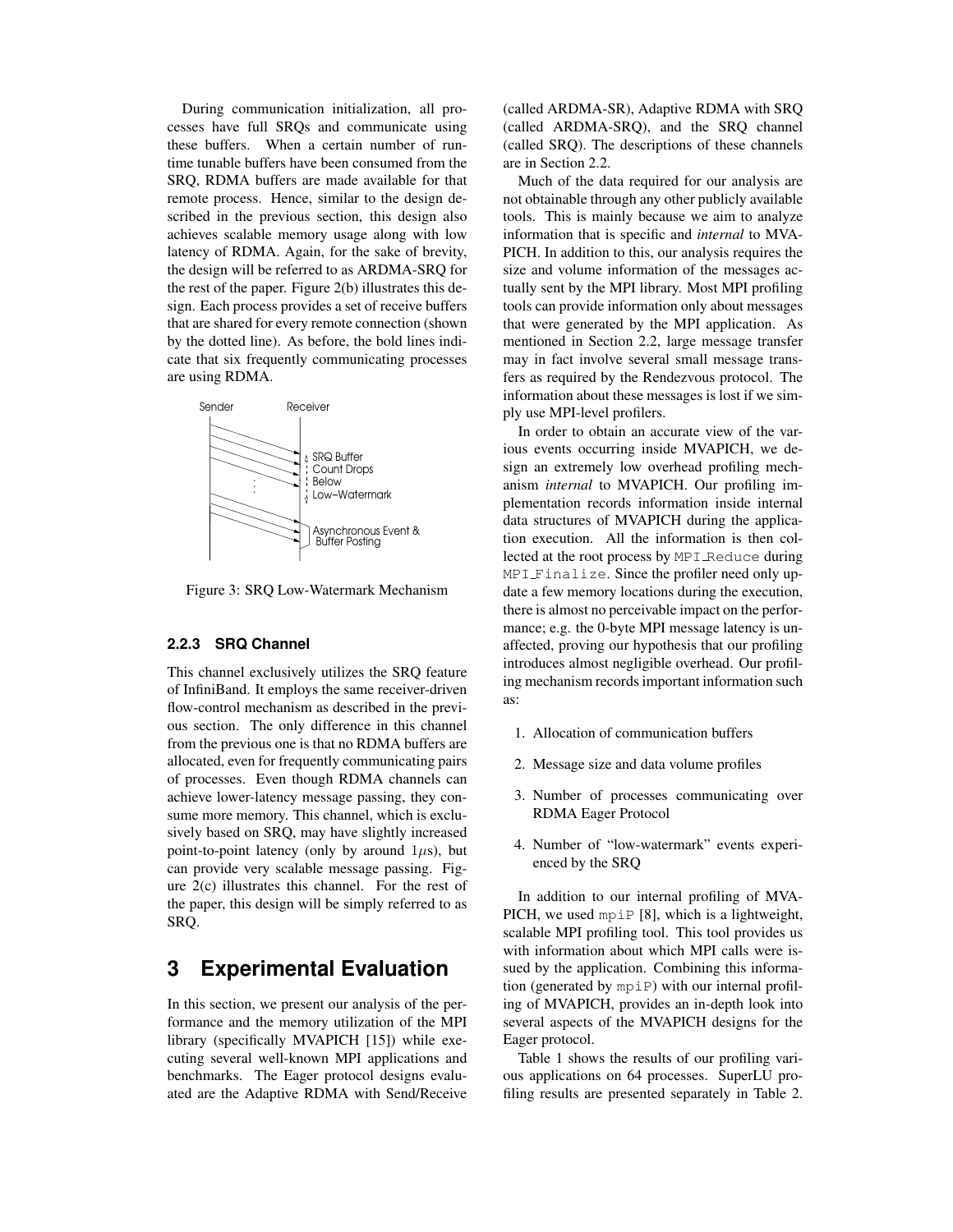The percentage MPI time is reported by mpiP and the rest of the parameters are given by the MVA-PICH internal profiling. This table will be referred to later as part of our analysis of the results of each individual benchmark.

#### $3.1$ **Experimental Platform**

Our experimental platform is a 64 node dual Opteron 2.4GHz (Processor 250) cluster. Each node is equipped with 8GB of main memory and PCI-Express interface. The nodes have MT25204 Mellanox HCAs with firmware version 1.0.1 and the OpenIB/Gen2 [17] software stack. The Linux kernel version used is 2.6.15.

### 3.2 NAS Benchmarks

The NAS Parallel Benchmarks [2] are a set of programs that are designed to be typical of several MPI applications, and thus, help in evaluating the performance of parallel machines. For the purposes of our evaluation, we include all the NAS Benchmarks except the Embarrassingly Parallel (EP) benchmark. We excluded this benchmark from our paper, since it has very little MPI communication and as such is of lesser significance when analyzing the operations inside the MPI library.

Figure 4 shows the performance of the NAS Benchmarks (Class B) using all three designs of the Eager protocol. The number of processes is varied from 16 to 64 for IS, FT, CG, LU, and MG. The SP and BT benchmarks are run on 49 to 81 processes since they require the total number of processes to be a square. Each graph has two y-axes. The left y-axis shows the communication memory used by MVAPICH while executing that particular benchmark, whereas the right y-axis shows the relative performance achieved by that benchmark execution. All the performance ratios have been normalized with respect to the best possible benchmark number obtained by the default configuration of MVAPICH version 0.9.7. A ratio  $> 1$  indicates better performance than the default configuration of MVAPICH 0.9.7, while a ratio < 1 indicates worse performance.

The results indicate that the SRQ channel is able to provide almost the same level of performance as the other two schemes: ARDMA-SR and ARDMA-SRQ. While the SRQ channel provides almost the same performance, it does so with markedly less communication memory. In fact, in all the Figures  $4(a)$  through  $4(g)$ , the SRQ channel consumes less than 5MB of communication buffers.

Memory utilization numbers for benchmarks IS, FT, BT, and SP are shown in Figures  $4(a)$ ,  $4(b)$ ,  $4(f)$ , and  $4(g)$ , respectively. These show an order of magnitude improvement (around 10 times for 64 and 81 process executions) in memory usage when ARDMA-SR is compared with ARDMA-SRQ or SRQ. However, Table 1 shows that the average number of RDMA connections (Section 2.2.1) is in fact not that high. To answer this apparent contradiction, we examine the message and volume profile graphs in Figures  $5(a)$  and  $5(c)$ . By looking at these graphs, we can make out that these benchmarks do the major part of their communications using very large messages. As explained in Section 2.2, every large message transfer is associated with several smaller messages. These smaller messages are never sent over RDMA, rather exclusively use the Send/Receive channel. In order to transfer these small messages, an increasing number of communication buffers are allocated for the Send/Receive channel. Once the number of messages over the Send/Receive channel exceeds a certain amount, a much larger communication buffer set (64 in number) is required to be allocated *per* remote process for the Send/Receive channel. This consumes the most memory and exposes an inherent scalability issue even while using an adaptive protocol. The other NAS Benchmarks LU, MG, and CG show an improvement in memory usage as well as seen in Figures  $4(d)$ ,  $4(e)$ , and  $4(c)$ . The SRQ channel consumes around half the memory required by ARDMA-SR. The difference in memory usage between ARDMA-SRQ and SRQ can be explained by the number of processes using RDMA. For example, in the LU benchmark (for 64 processes), there are on an average 3.92 RDMA connections. According to default MVAPICH 0.9.7 parameters, each RDMA connection utilizes around 500KB of memory, so analytically, the difference in memory usage between ARDMA-SRQ and SRQ should be  $(500 * 3.92)/1024$  MB = 1.9 MB. From Figure  $4(d)$ , we can observe that the memory usage difference is indeed around 2MB for 64 processes.

We did, however, notice some variations in the performance results of the NAS benchmarks. The cause of these fluctuations may be due to NUMA issues such as process migration or due to the manner in which processes are mapped onto the physical processors. These fluctuations are observed for all the three Eager protocol designs, and as such are not an artifact of the MVAPICH designs. In all our benchmark executions, we used the same process to processor mapping for all Eager protocols. Further, no fluctuation in the memory usage was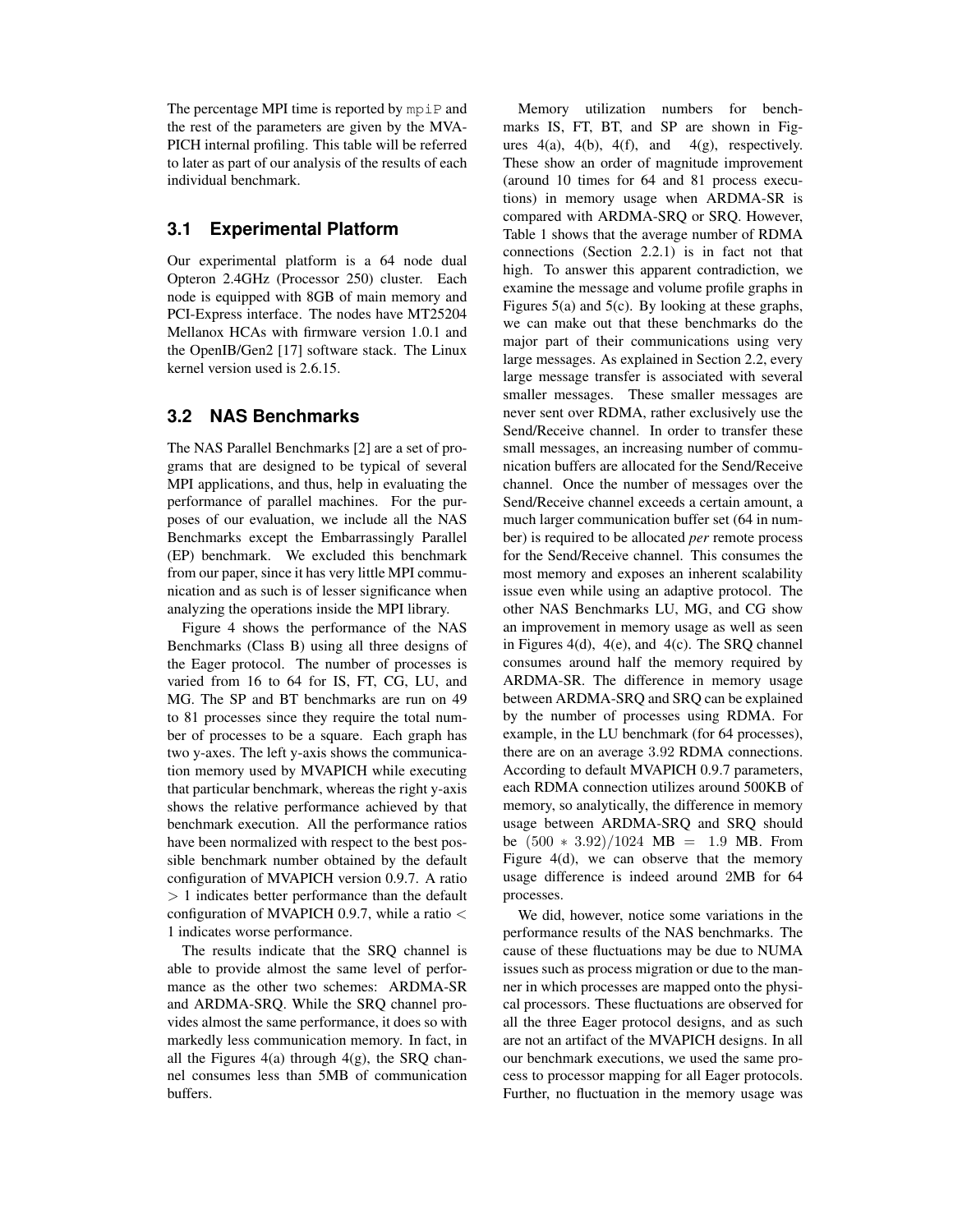Table 1: Profiling Results on 64 processes of NAS (Class B), NAMD (apoa1) and HPL



Figure 4: Performance of NAS Benchmarks

(g) SP Class B

(f) BT Class B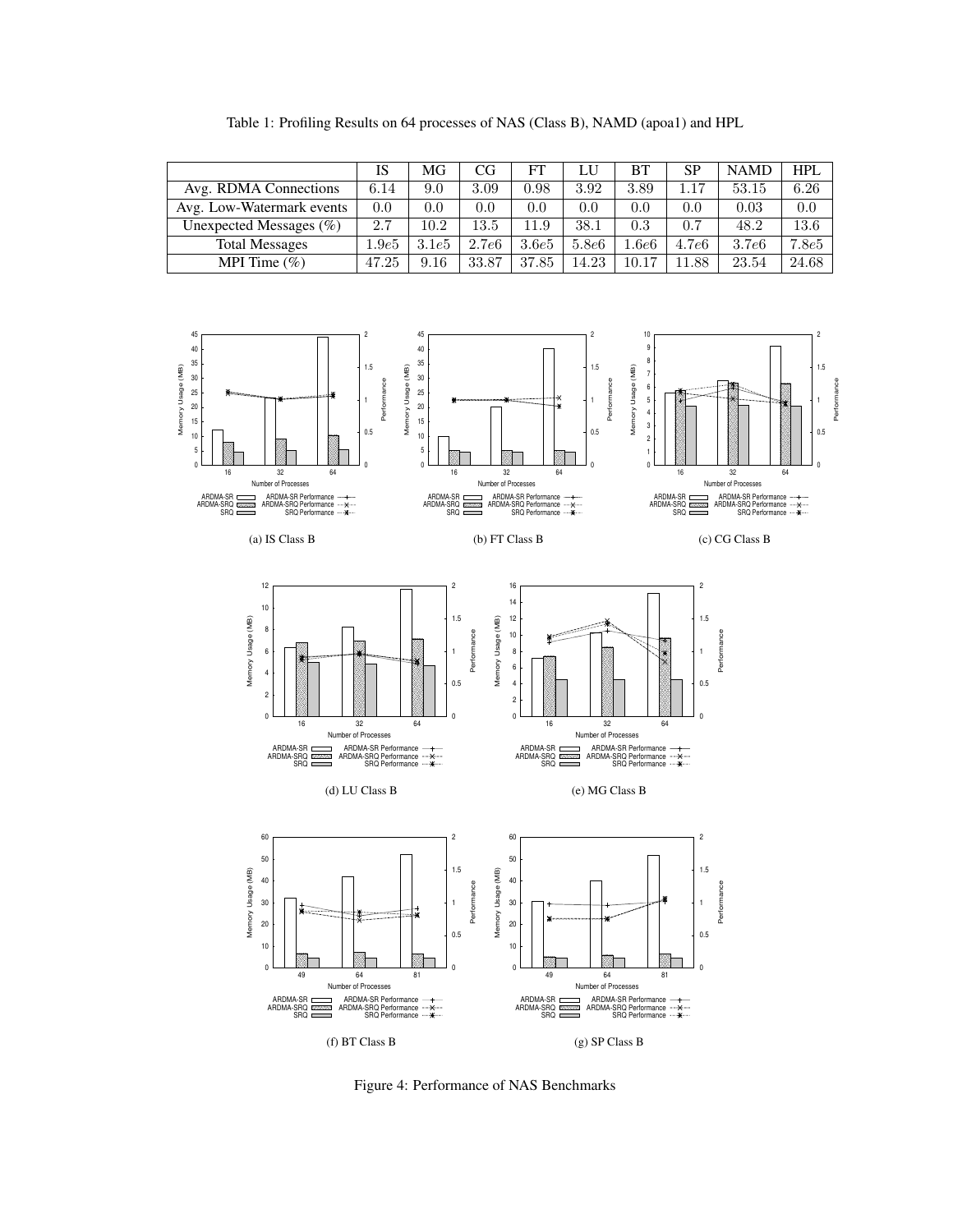

(a) Percentage messages below a certain message size

(b) Percentage Unexpected messages below a certain message size

(c) Percentage of Data Volume below a certain message size

Figure 5: Network-Level Message and Volume Profile of NAS Benchmarks

observed.

# 3.3 Super LU

SuperLU is a general purpose library for the solution of large systems of linear equations on high performance machines [25]. SuperLU is offered in three different versions: sequential, multithreaded (for shared memory machines), and an MPI version to be used on distributed memory machines. We used the MPI version, called SuperLU\_DIST [10] that contains a set of subroutines to solve a sparse linear system  $A * X = B$ . Currently, the program SuperLU\_DIST parallelizes the LU factorization and triangular solution routines, which are the most time consuming.

The communication characteristics of SuperLU have been studied previously by Shalf, et al [20]. It has a variety of MPI calls which are predominantly MPI Isend, MPI Irecv, MPI Wait, MPI Bcast, and MPI Alltoall. There are various data sets available for SuperLU DIST. In our experiments, we have used garon2.rua and rim.rua from [3].

As seen in Figure 7(a),  $94.99\%$  of messages are less than 2KB for the garon2 data set and  $94.33\%$ for the  $r$  im data set. While most messages are of small size, Figure  $7(c)$  shows a few large messages that comprise most of the data volume.

Figures  $6(a)$  and  $6(b)$  show the performance and memory usage observed from our internal library profiling. As in the case of the NAS Benchmarks, the results indicate the ability of the SRQ channel to provide near-identical performance with significantly lower allocation of communication buffers. In the case of the  $qarrow 2$  data set, usage remains roughly constant between the range of 7 to 9MB. Interestingly, with both data sets the memory usage for the SRQ design per process is higher for 16 processes than 32 or 64. From Table 2, we observe that using 16 processes, the average number of "low-watermark" events (when SRQ buffers are low) is approximately 1.5, while 32 and 64 processes have significantly lower values.

This result suggests a communication pattern with significant bursts of unexpected messages and additionally that these bursts occur less frequently with a larger number of processes. These significant traffic bursts wake a thread to post additional buffers to the shared received queue, increasing the overall memory usage.

The benefits of the SRQ Eager protocol design are most prominent at a process group size of 64. We observe from Figures  $6(a)$  and  $6(b)$ that the communication buffer memory usage for garon2 is nearly an order of magnitude less than the ARDMA design, yet maintains the same level of performance. The SRQ results for the  $r$  im data set yield similar results, with a 9 and 4 times improvement over the ARDMA-SR and ARDMA-SRQ designs, respectively, with near-identical performance. Most importantly, our evaluation shows a near-constant memory usage per process, regardless of the process group size.

### 3.4 NAMD

NAMD is a fully featured, production molecular dynamics program for high performance simulation of large biom olecular systems [18]. NAMD is based on Charm + + parallel objects, which is a machine independent parallel programming system. Of the various data sets available with NAMD, we use the one called apoa1, which models a bloodstream lipoprotein particle.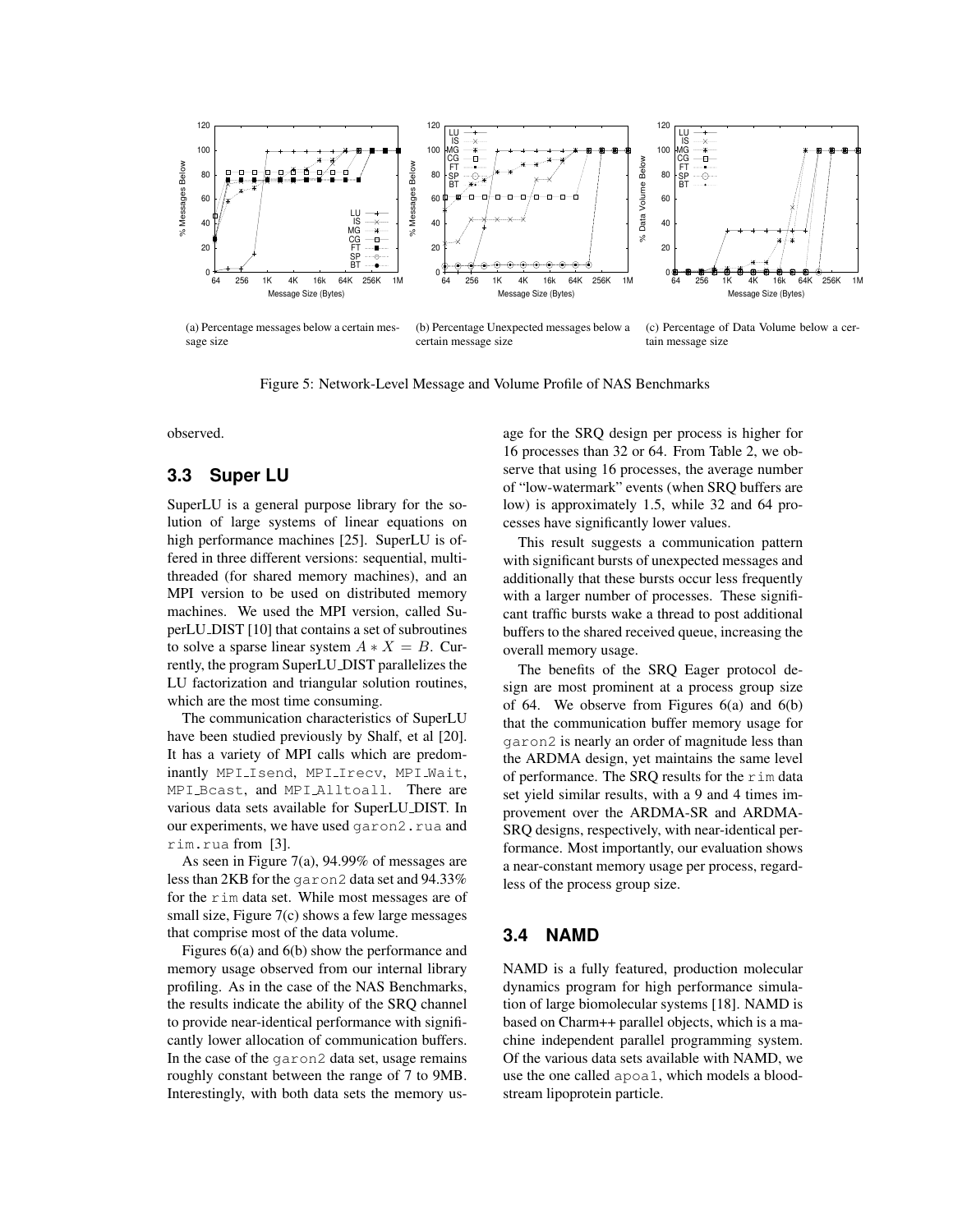|                            | garon2   |       |       | rım   |       |       |
|----------------------------|----------|-------|-------|-------|-------|-------|
| Processes                  | 16       | 32    | 64    | 16    | 32    | 64    |
| Avg. RDMA Connections      | 12.44    | 25.75 | 40.25 | 7.25  | 12.06 | 14.25 |
| Avg. Low-Watermark events  | $1.56\,$ | 0.06  | 0.12  | 1.56  | 0.66  | 0.64  |
| Unexpected Messages $(\%)$ | 33.5     | 22.0  | 31.6  | 29.4  | 24.2  | 30.0  |
| <b>Total Messages</b>      | 2.9e5    | 4.8e5 | 7.5e5 | 3.8e5 | 7.4e5 | 1.1e6 |

Table 2: Profiling Results for SuperLU



Figure 6: Memory Usage and Performance of SuperLU



Figure 7: Network-Level Message and Volume Profile of SuperLU Datasets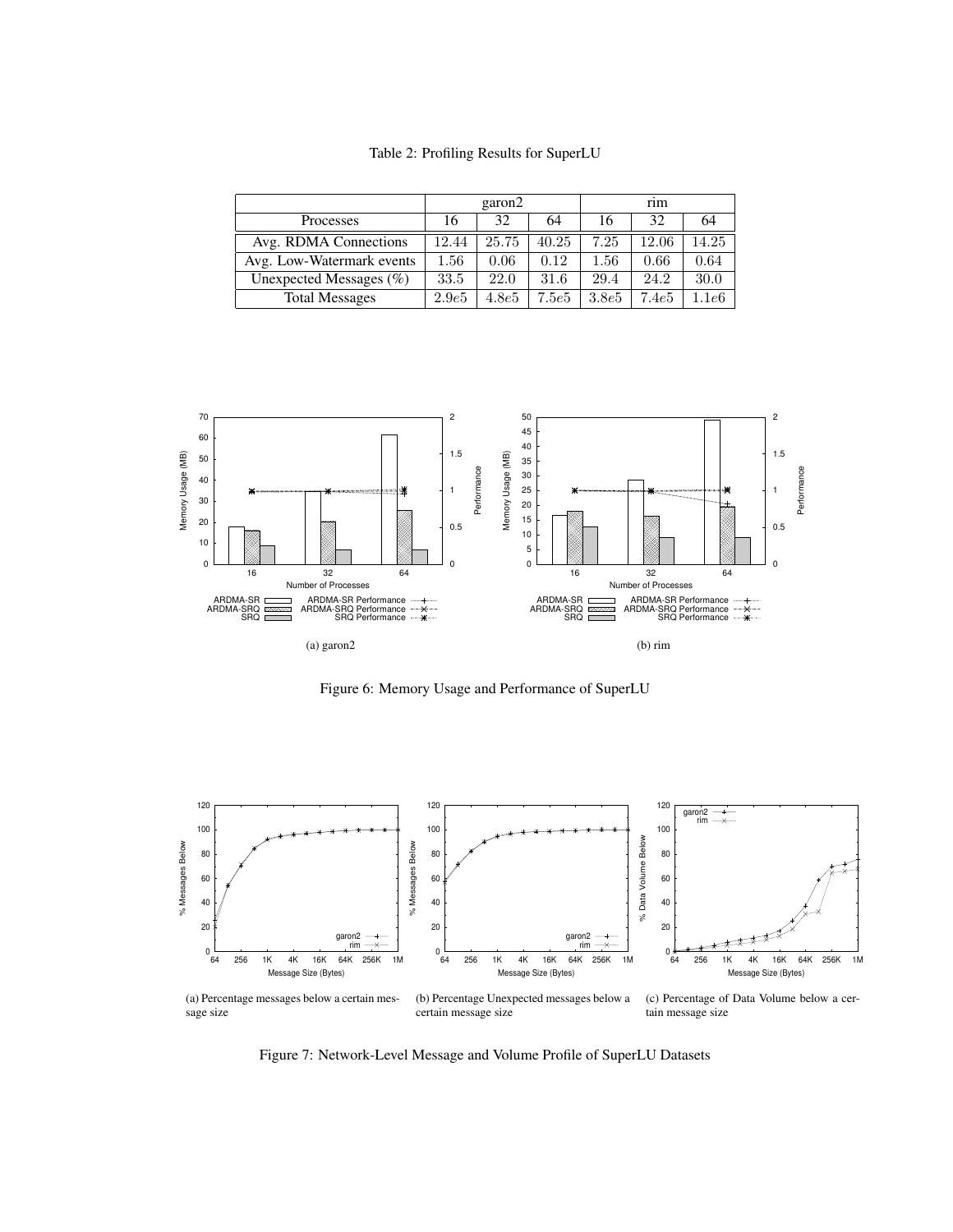The communication characteristics, as reported by mpiP, show the calls are primarily to MPI\_Isend, MPI\_Send, MPI\_Recv, and MPI Barrier. Our profile of the messages sent by the MPI library show 50% are under 128 bytes and the remaining 50% are between 128 and 32K bytes.

In Figure 9 we observe the same trends in performance and memory usage as in previous applications. For a process group size of 16 the SRQ design uses on average 6.1MB of memory and drops to 5.5MB and 5.2MB for the 32 and 64 process groups. As in SuperLU, we see the ability of the SRQ Eager protocol design to consume less memory with larger process groups due to a more balanced application communication pattern between all nodes. However, even with patterns with short bursts of unexpected traffic, such as the 16 process run, we observe a 50% improvement in memory usage over both of the ARDMA designs.



Figure 9: Performance of NAMD (apoa1)

In contrast, the communication buffer usage in the ARDMA-SR design scales linearly with the number of processes. Table 1 shows one of the reasons for this scale. The number of RDMA connections also scales linearly with the number of processes due to a balanced communication pattern. This pattern triggers the creation of an RDMA channel after communicating a set number of messages, as discussed in Section 2.2.1. For 64 processes, our evaluation shows an average of 53.15 RDMA connections. The ARDMA-SRQ design also shows a significant increase over the SRQ design in memory usage due to RDMA channels. The difference in memory usage between the SRQ and ARDMA-SRQ designs is 28MB, which matches our previous model of the RDMA channel overhead: (RDMA Connections  $\times$  500KB)  $= 53.15$  Connections  $\times 500KB = 26.6MB$ .

#### $3.5$ **High Performance** Linpack (HPL)

High Performance Linpack (HPL) is benchmark based on solving systems of linear equations [4]. It is used as the primary measure for ranking a biannual Top 500 list [24] of the world's fastest supercomputers.

The communication pattern, as recorded by mpiP, shows the calls are primarily to MPI\_Recv, MPI Send, and MPI Irecv. Figure 10 shows the performance and communication buffer memory usage observed for 16, 32, and 64 process runs of HPL. We once again see a relatively constant rate of performance for all of the Eager design schemes. The SRQ channel, however, is able to use a constant communication buffer size of less than 5MB for all evaluated process sizes. Figure 11 shows the results of our profiling of the messages sent by the MPI library. We observe that while 50% of the messages are under 128 bytes, most of these are control messages for the larger application-level messages.



Figure 10: Performance of HPL

Referring to Table 1 we can see that for 64 processes, on average, only 6.26 RDMA connections are established. This result explains the approximately 3.5MB difference between the ARDMA-SRQ and SRQ designs; our model relating to RDMA channel memory requirements from other sections holds here as well. There is also a marked increase in the memory usage between the ARDMA-SRQ and ARDMA-SR designs of nearly 35MB for 64 processes. Although Figure 11 shows that many messages sent are of medium size, there are also a significant number of larger messages. As discussed earlier, even large messages require smaller control messages to be sent over the Send/Receive channel. When many of these smaller messages are transferred, an increasing number of communication buffers must be al-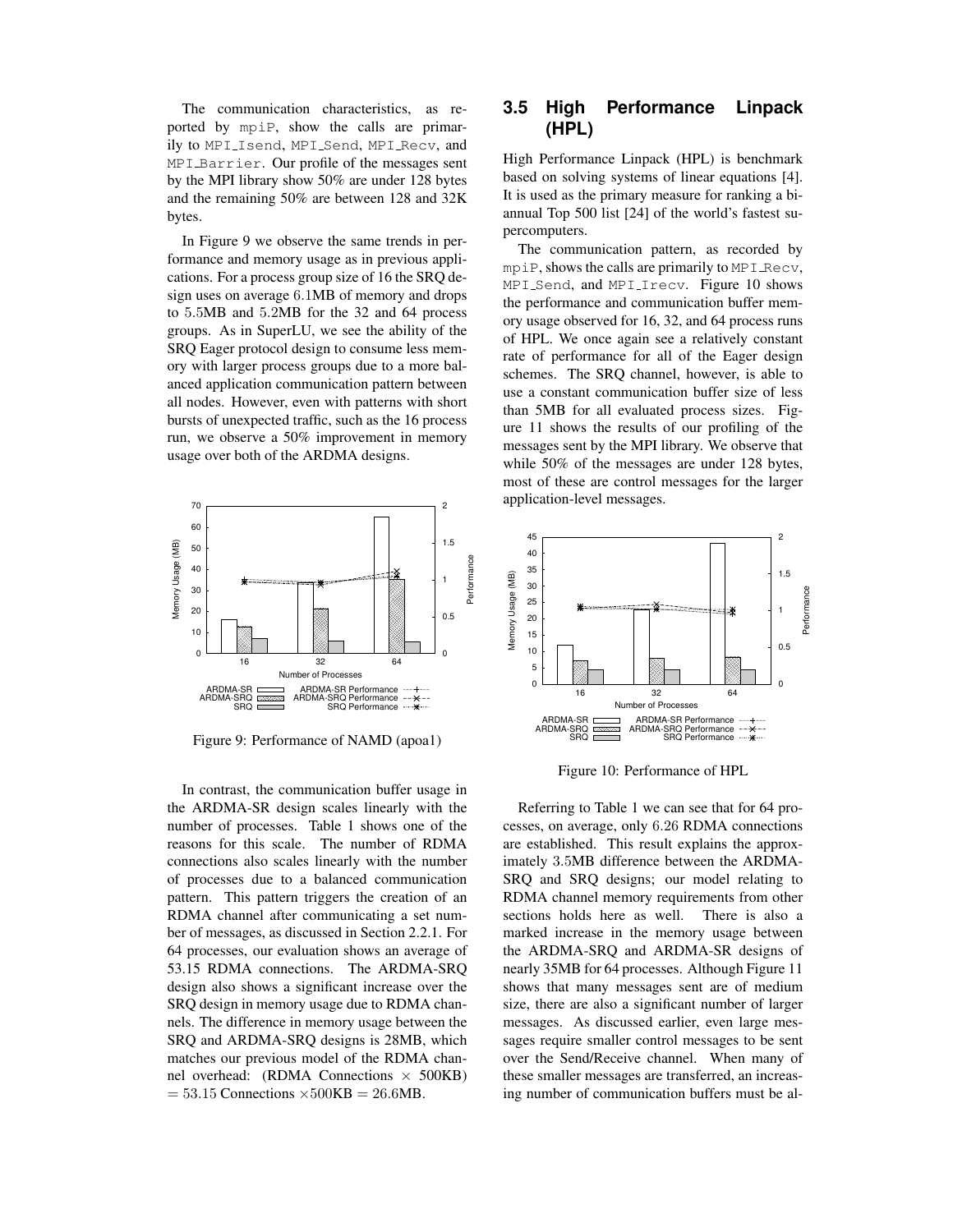

Figure 8: Network-Level Message and Volume Profile of NAMD Datasets

located on a per connection basis in the ARDMA-SR design, raising the memory usage of the MPI library.



Figure 11: Message Size Distribution for HPL

## 3.6 Scalability Analysis

In this section, we combine some of the results obtained by the evaluation of the various applications and benchmarks in order to observe the scalability of the SRO channel.

We observe from Tables 1 and 2, that only NAMD and SLU applications have Low-Watermark events. These events are caused when the SRQ channel is running low on available receive buffers. After each Low-Watermark event occurs, previously unused receive buffers can be made available to the network, or more receive buffers may be allocated if required. This is expected, since both SLU and NAMD have a predominantly small messages which end up utilizing communication buffers. Figure 12 shows the number of Low-Watermark events for both these applications as the number of processes increases.



Figure 12: Avg. Low-Watermark Events

The results indicate an interesting trend  $-$  that the average number of interrupts actually decreases as the system size increases. This implies, that given these application characteristics, as the system size increases, it is expected that no more dynamically allocated communication memory is required. This trend also explains why addition of more buffers, as in the case of ARDMA-SR and ARDMA-SRO does not lead to any "extra" improvement in application performance. This is because the amount of communication memory allocated at startup, is almost sufficient for the entire application run and the SRQ channel is able to effectively utilize them. Thus, the SRQ channel is expected to achieve a high degree of memoryscalability while providing excellent performance on even larger system sizes.

# 4 Related Work

Internal memory usage by the MPI library is an important metric that is crucial to highly scalable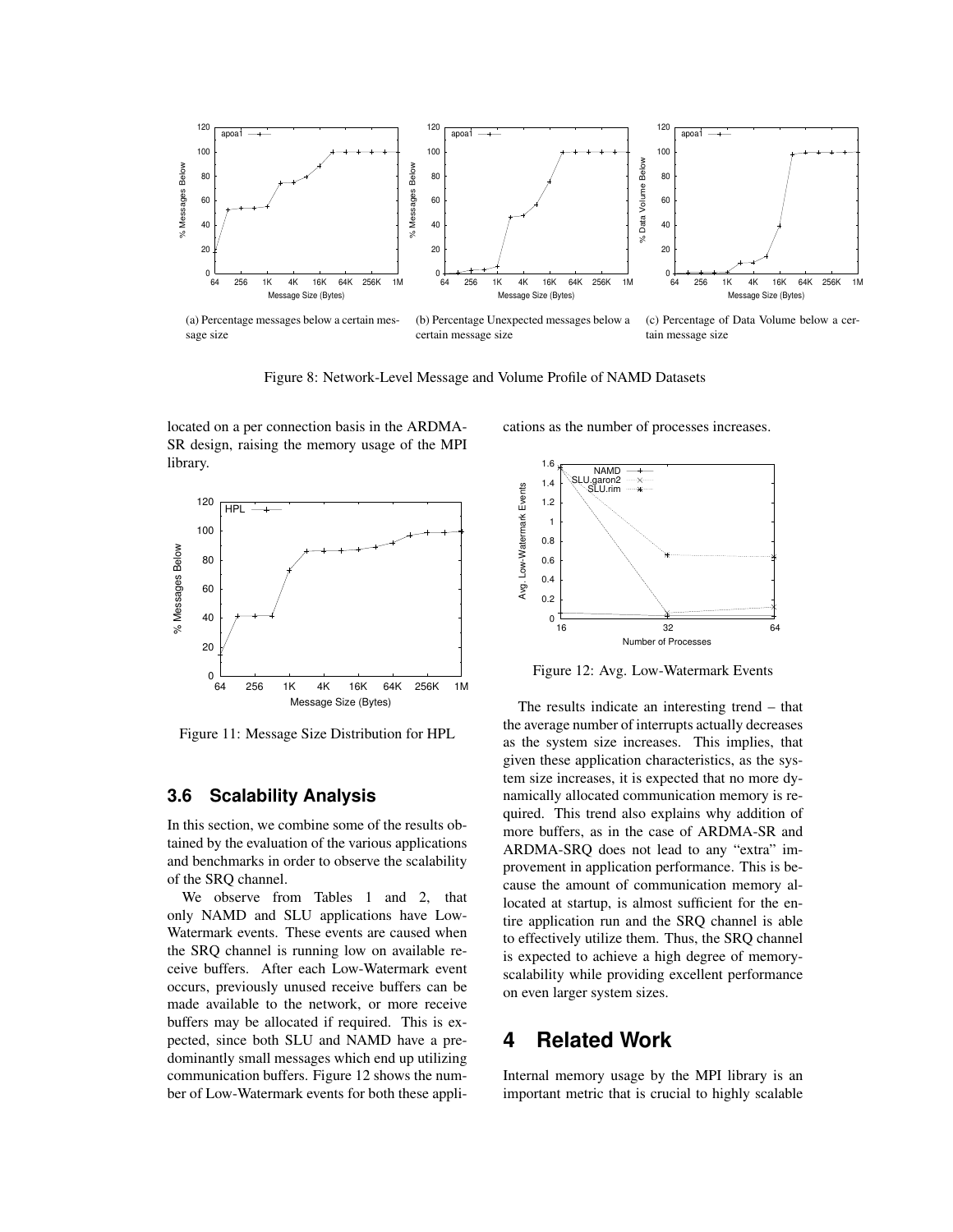MPI design. Several researchers have conducted studies in this area, as described in this section.

Liu, et al performed comparison of MPI implementations over InfiniBand, Myrinet and Quadrics in [11]. In this study they found that the total memory utilization of the earliest MPI over InfiniBand (MVAPICH) was increasing linearly with the number of processes, due to the exclusive use of InfiniBand reliable connections. On the other hand, MPI implementations over Myrinet and Quadrics had near constant memory utilization regardless of number of process in the MPI application. The memory utilization experiment was a simple barrier operation, as opposed to the many applications used to evaluate MPI internal memory usage in this paper. Follow up research by Yu, et al in [26] introduced "adaptive" connection strategies to MVAPICH, which allows similar near constant memory utilization for the type of benchmarks used in [11]. In all the these research works, there wasn't any distinction of the memory used by communication buffers or just memory required by layers underneath the MPI layer (drivers, libraries, etc.). In this paper, we evaluate the usage of communication buffers, which are the dominant part of the memory usage exhaustively with many wellknown MPI applications.

Other MPI implementations over InfiniBand, such as Open MPI [5], also have Shared Receive Queue based design for scalable usage of communication buffers [21]. However, the design proposed showed severe degradation of application performance (up to 12 times with the IS Class C benchmark from the NAS suite on 128 nodes, as seen in Table 2 of [21]) and did not include MPI library-level profiling.

Researchers have continued their efforts to understand communication characteristics of applications. Communication patterns of SuperLU have been studied previously by Shalf, et al [20]. Message profiles of NAMD and other molecular dynamics programs were studied by Alam, et al [1]. In this paper, we extend earlier profiling efforts by including internal MPI profiling information to provide a clearer picture of the message characteristics.

The MVAPICH SRQ channel design was described in [22]. To the best of our knowledge, this is the first contemporary study that comprehensively examines the effect of MPI library memory usage on performance and the expected memory requirements of the MPI library with various adaptive schemes.

### **Conclusions and Future** 5 Work

As InfiniBand gains popularity and is included in increasingly larger clusters, having a scalable MPI library is imperative. Through our evaluation of the NAS Parallel Benchmarks, SuperLU, NAMD, and HPL, we have explored the impact of reduction of communication memory on the performance. We have shown that all of the schemes in MVAPICH are able to attain near-identical performance on a variety of applications. Our evaluation showed that the latest SRQ design of MVA-PICH is able to use a constant amount of internal memory per process with optimal performance, regardless of the number of processes, an order of magnitude lesser than other Eager protocol designs of MVAPICH. In our experiments, only 5-10MB of communication memory was required by the SRQ design to attain the best recorded performance level achievable with MVAPICH.

In the future we plan to continue evaluating the memory usage and performance of these various designs on larger clusters. In particular, we want to study application characteristics more closely. We also plan to investigate decreasing memory usage further by allocating an even lower initial number of communication buffers. Further, we are engaged in ongoing work to propose newer flow control protocols when using Shared Receive Queues.

# **References**

- [1] Sadaf R. Alam, Jeffrey S. Vetter, Pratul K. Agarwal, and Al Geist. Performance characterization of molecular dynamics techniques for biomolecular simulations. In Symposium on Principles and practice of parallel programming, pages 59-68, New York, NY, USA, 2006. ACM Press.
- [2] D. H. Bailey, E. Barszcz, J. T. Barton, D. S. Browning, R. L. Carter, D. Dagum, R. A. Fatoohi, P. O. Frederickson, T. A. Lasinski, R. S. Schreiber, H. D. Simon, V. Venkatakrishnan, and S. K. Weeratunga. The NAS parallel benchmarks. volume 5, pages 63-73, Fall 1991.
- [3] T. Davis. University of Florida Sparse Matrix Collection. http://www.cise.ufl.edu/research/sparse/matrices.
- [4] J. Dongarra. Performance of Various Computers Using Standard Linear Equations Software. Technical Report CS-89-85, University of Tennessee, 1989.
- [5] Edgar Gabriel, Graham E. Fagg, George Bosilca, Thara Angskun, Jack J. Dongarra, Jeffrey M. Squyres, Vishal Sahay, Prabhanjan Kambadur, Brian Barrett, Andrew Lumsdaine, Ralph H. Castain, David J. Daniel, Richard L. Graham, and Timothy S. Woodall. Open MPI: Goals, concept, and design of a next generation MPI implementation. In Proceedings, 11th European PVM/MPI Users' Group Meeting, pages 97-104, Budapest, Hungary, September 2004.